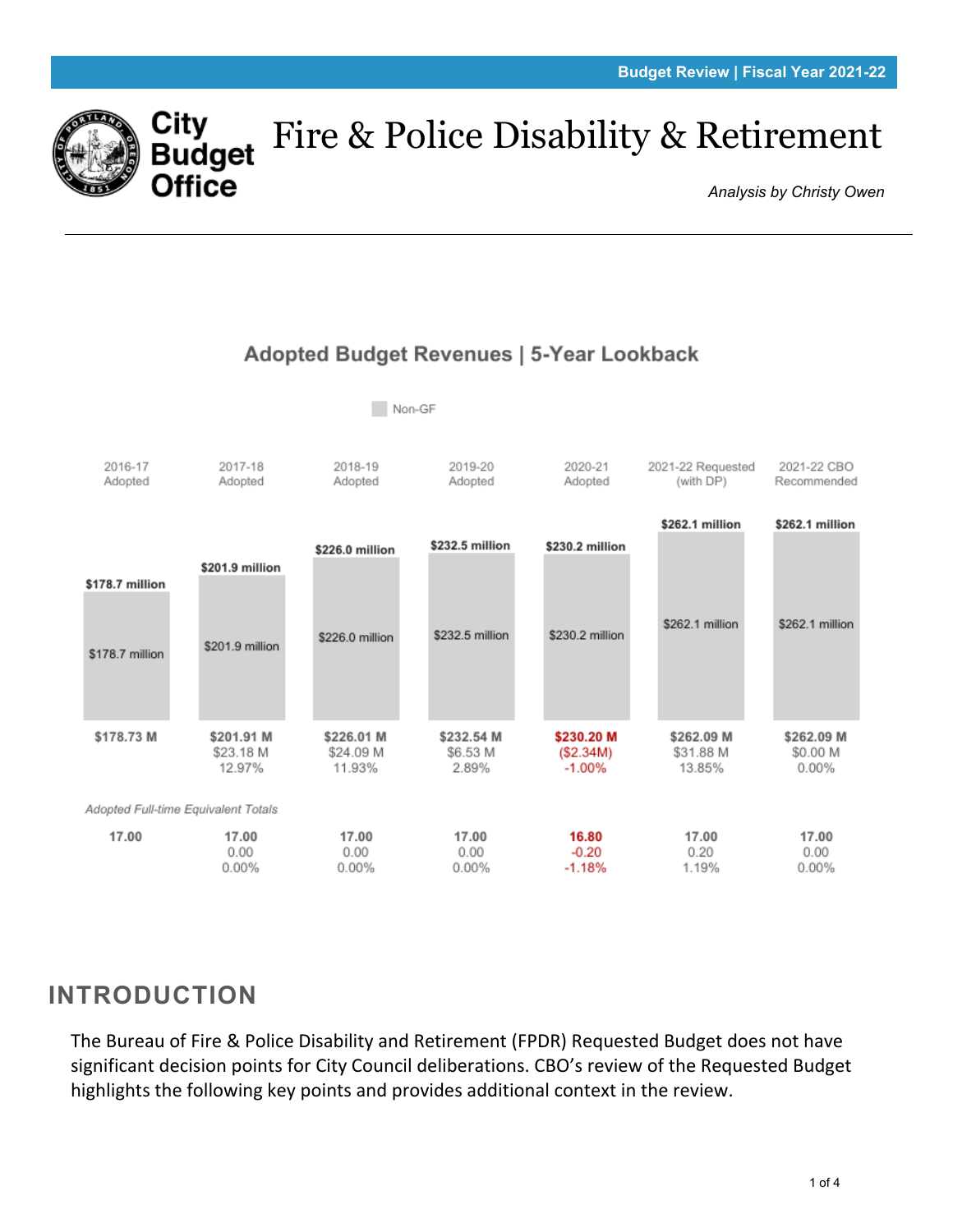- There is projected impact to the collection of taxes supporting this bureau due to the potential delinquencies associated with the economic downturn brought by the COVID-19 public health crisis. It is unlikely this impact would be material enough to affect service delivery at FPDR over the course of their submitted five-year plan.
- The bureau projects more than 100 retirements from service in the current fiscal year, predominately in the Police Bureau, the most retirements ever in a single fiscal year.
- There are no decision packages in the FPDR FY 2021-22 Requested Budget.
- The FY 2021-22 Requested Budget does not change staffing levels for FPDR.

# **BASE BUDGET & KEY ISSUES**

The Bureau of Fire & Police Disability & Retirement (FPDR) is responsible for managing the pensions and disability programs for sworn police and fire personnel. The bureau receives the majority of its revenues from a separate property tax levy on a pay-as-you-go basis where the levy is set to cover the anticipated requirements for one fiscal year. The FY 2021-22 Requested Budget estimates a levy of \$1.33 per \$1,000 of real market value (RMV), well below the City Charter Cap of \$2.80 per \$1,000 RMV. The FPDR Board of Trustees adopted its budget for FY 2021-22 at its January 26, 2021 meeting, per charter, the Board of Trustees has the authority to adopt the FPDR budget.

#### **Five-Year Forecast**

The FY 2021-22 Requested Budget for FPDR includes \$190.7 million in property tax revenues, an approximate increase of 16% as compared to the prior year. This increase is the result of several factors. First, the reduction of interest earnings caused by falling interest rates, and reduced resource collection associated with the dissolution of the agreement between TriMet and the Portland Police Bureau for reimbursement of policing services on the transit system, means the bureau must levy additional taxes to ensure adequate resources are available for planned expenditures. Second, higher spending on PERS contributions because of protest and wildfirerelated overtime, increased disability costs resulting from sworn COVID claims, and the large number of retirements will reduce beginning fund balance for next year. Third, this year's recordbreaking retirement numbers will increase pension costs next year more than originally anticipated. When compared to the FY 2020-21 submitted Five Year Forecast there are two notable changes: the impact of COVID-19 public health crisis on the amount of taxes to levy, and the significant increase in the number of sworn member separations and retirements, primarily in the Police Bureau. While there have been a large number of recent separations it is important to note these retirements and separations were likely to occur over the next two to three years, the difference is the original forecast did not factor in the potential for such a large number to separate in FY 2020-21.

As always, the budget as submitted includes a proposal to levy more taxes than actually required as not all taxes will be collected, due in part to delinquencies which are anticipated to increase due to the financial downturn brought by the COVID-19 public health crisis. This forecast for tax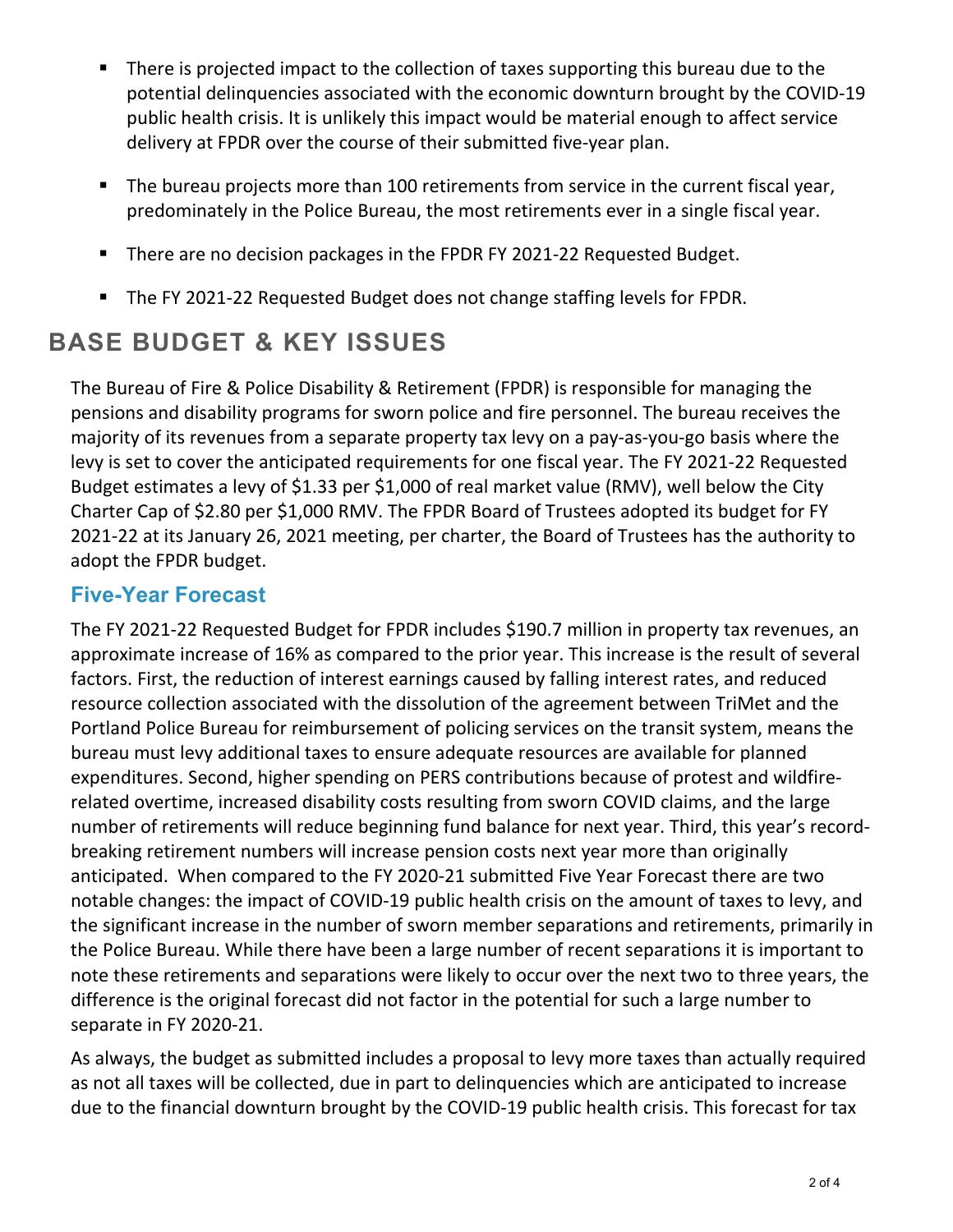delinquencies and deferrals is made in conjunction with forecast estimations provided by the City Economist. The bureau receives a biennial levy adequacy analysis and actuarial analysis to determine resource availability to support the expense obligations. The most recent analysis as of June 30, 2020 predicts there is less than 1% probability that the \$2.80 cap will be insufficient to cover FPDRs program expenses at any point over the next 20 years. So, while there is potential risk included in the bureau's most recent five-year plan, this risk is not material and will not impact service provision to plan members.

Bureau expenses in FY 2021-22 are increased over prior year budgeted expenses due in part to the continued increase in the number of sworn members being part of PERS as opposed to FPDR Tier 1 or 2 members. As such, the bureau is paying for both plans, and as articulated during the charter change process in 2006 the years between now and the mid-2030s are when the program would incur significant cost by design. This is due to the decision to have a pay-as-you-go model running concurrently with a pre-funded retirement system in PERS contributions. Once all pay-asyou-go plan participants are retired, costs will begin to decline. Programmatically, this is seen in the program offer submissions where the Sworn PERS Contributions program offer reports an increase in the percentage of the workforce who are FPDR 3 members has increased from 43% in FY 2018-19 to a projected 52% in FY 2021-22. There are no other significant expense category changes in the bureau's FY 2021-22 Requested Budget as current staffing levels and program areas are consistent with prior years.